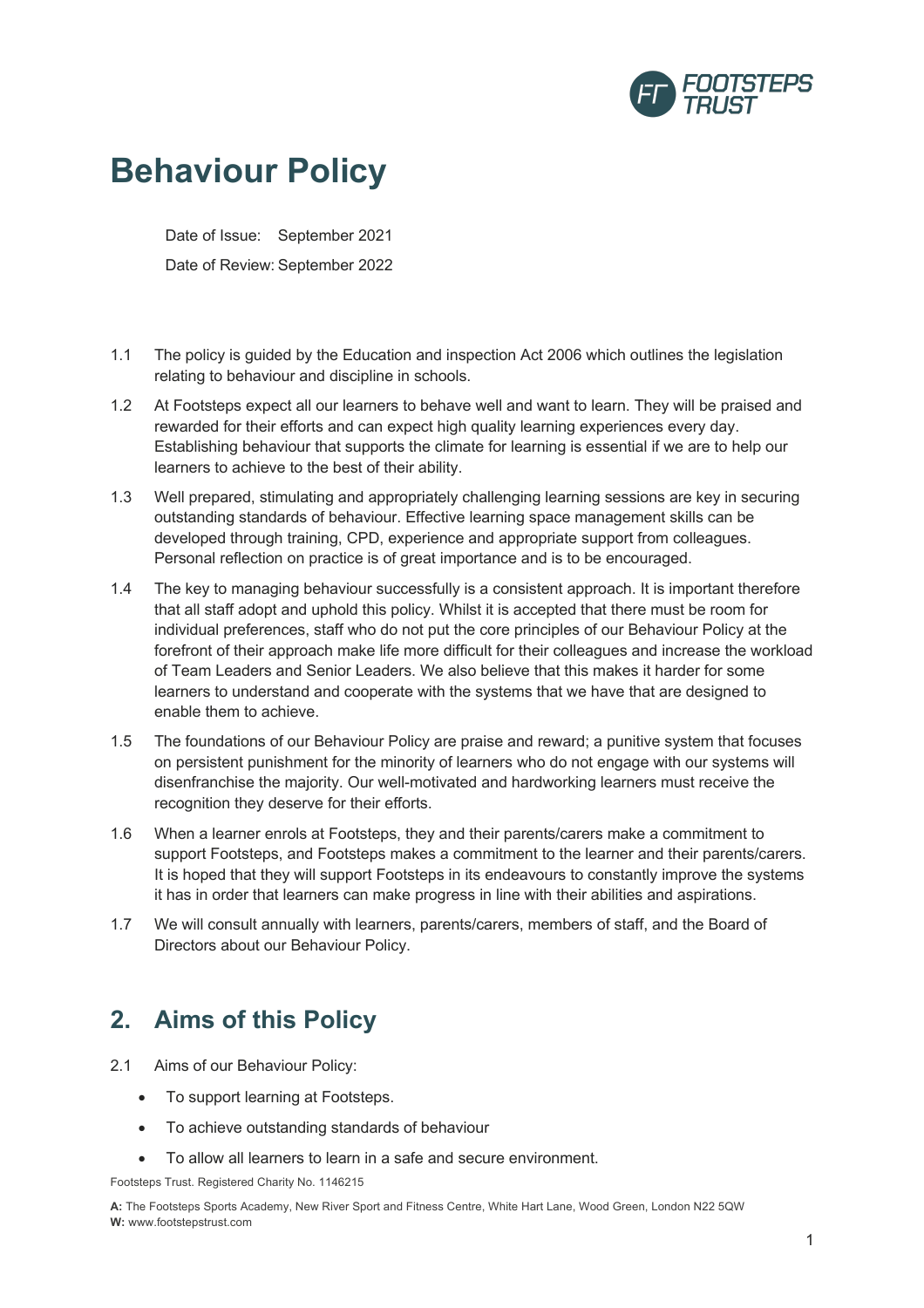- To encourage respect for others, for property and for the environment.
- To encourage and develop self-discipline and personal responsibility/accountability for actions.
- To promote a positive, calm, and purposeful ethos within Footsteps community.
- To encourage honesty, trust, fairness, and tolerance.
- To recognise the individual needs of learners.
- To reduce 'low level disruption' in learning sessions.
- To eliminate persistent absence issues especially amongst vulnerable learners.
- To eliminate the necessity for all forms of exclusion from learning.

# **3. Principles of Support**

- All staff and learners have a responsibility to create outstanding order at Footsteps and to maintain high standards of behaviour. In particular, Learning Mentors have a duty to maintain outstanding order in their learning spaces and should take steps to correct behaviour which does not conform to this policy.
- Every member of staff is empowered to praise, reward and challenge learners for actions that they consider to be anti-social, dangerous, or disruptive.
- Everyone at Footsteps has the right to be treated in a courteous and considerate way. Bullying, harassment, and any other form of unkind and upsetting behaviour will not be tolerated – ref: Anti-Bullying Policy
- Individual members of staff are responsible for maintaining a stimulating and purposeful learning environment. Learning Mentors and Academy Leaders will actively support staff in this.
- It is important that parents/carers share the responsibility for their learner's behaviour, and they have the right to be kept informed and involved. By enrolling as a learner at Footsteps parents/carers undertake a commitment to support the work we undertake.
- When imposing a sanction on a learner, it is the action or behaviour which should be criticised, and not the individual.
- Staff should always seek to model appropriate behaviour, and ways of speaking to and engaging with learners.

#### **4. Parents/Carers**

4.1 Parents and carers can expect the schools' aim to provide a positive learning environment for their child(ren). Parents and carers are expected to take responsibility for the behaviour of their child(ren) both inside and outside school. We see the role of parents and carers as a critical factor in maintaining high standard s of behaviour and cooperation.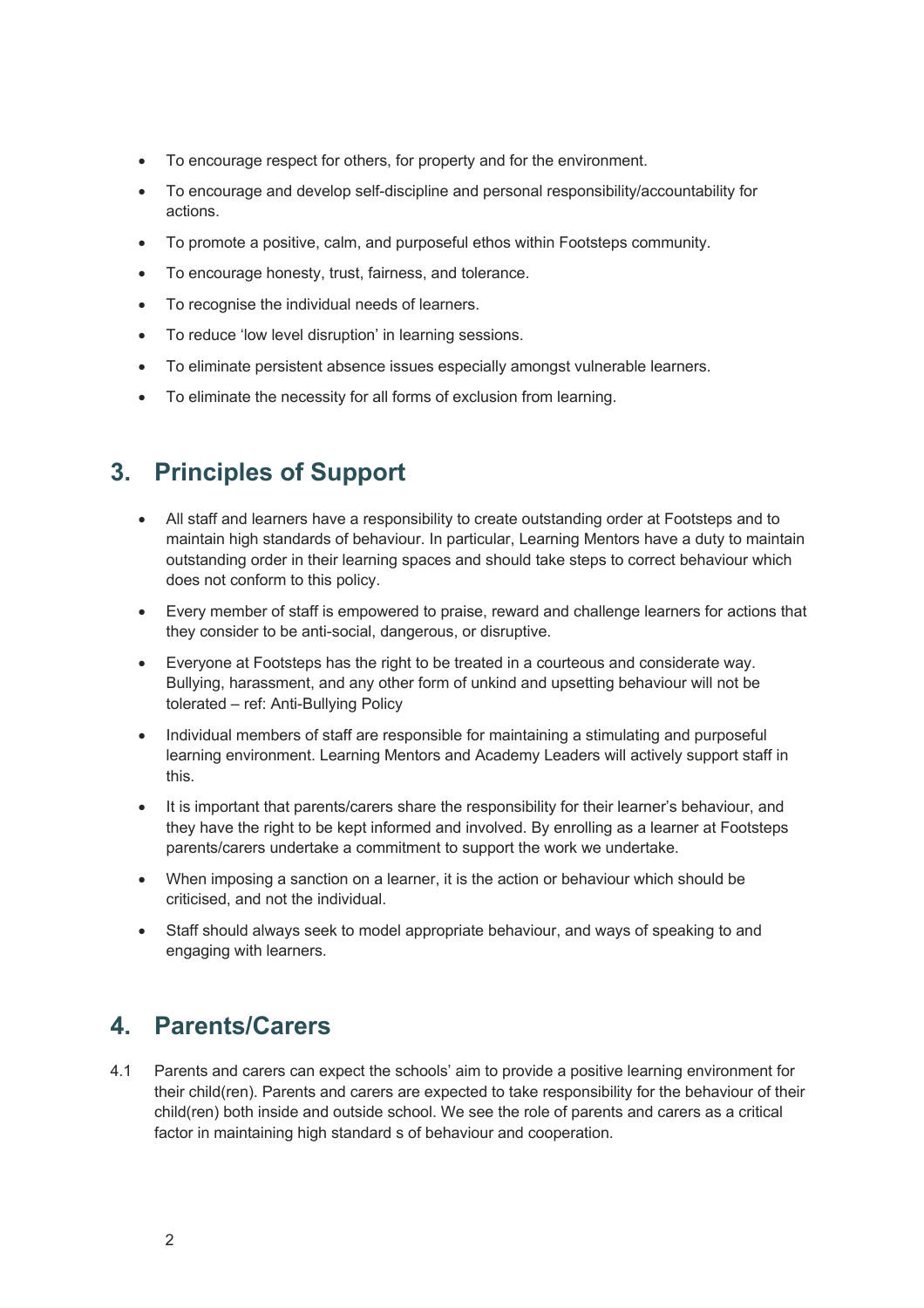

# **5. Code of Conduct for Students**

- 5.1 As a member of Footsteps student cohort, students are expected to:
	- Attend
	- Be punctual
	- Be smart and have the correct equipment
	- Work hard
	- Act sensibly
	- Treat everyone and everything with respect
	- Make it easy for everyone to learn and for staff to explain/demonstrate/guide/coach/assist
	- If in doubt, ask, listen to the answer, and then act accordingly
	- Adhere to the 5S's
	- Be tolerant and respectful of all members of the Footsteps team
	- Promote a peaceful school environment by behaving in positive manner and not being aggressive, bullying, or fighting with others
	- No eating in lessons or chewing gum
	- Remove hoodies when in the school building
	- Use appropriate language at all times (No swearing)
	- Keep Footsteps tidy
	- No use of mobile phones during lessons (phones to be handed in)

#### **6. Praise and Rewards**

- 6.1 Everyone thrives on rewards and praise. Staff should use the following to acknowledge learner achievement:
	- Verbal praise
	- Green Card issue
	- Showcasing good work with other learners
	- Sending the learner to a Team Leader or Senior Leader to show good work
	- Positive contact with parents/carers via postcards, phone-calls, e-mail, and text
	- Nominations for Achievement Awards in weekly briefings
- 6.2 Green Cards endeavour to promote a culture of rewarding consistent outstanding achievement. The exact criteria for awarding the 'Points for Prizes' rewards are obviously a matter for individual members of staff to determine as they know their learners best. However, likely reasons are:

Footsteps Trust. Registered Charity No. 1146215

**A:** The Footsteps Sports Academy, New River Sport and Fitness Centre, White Hart Lane, Wood Green, London N22 5QW **W:** www.footstepstrust.com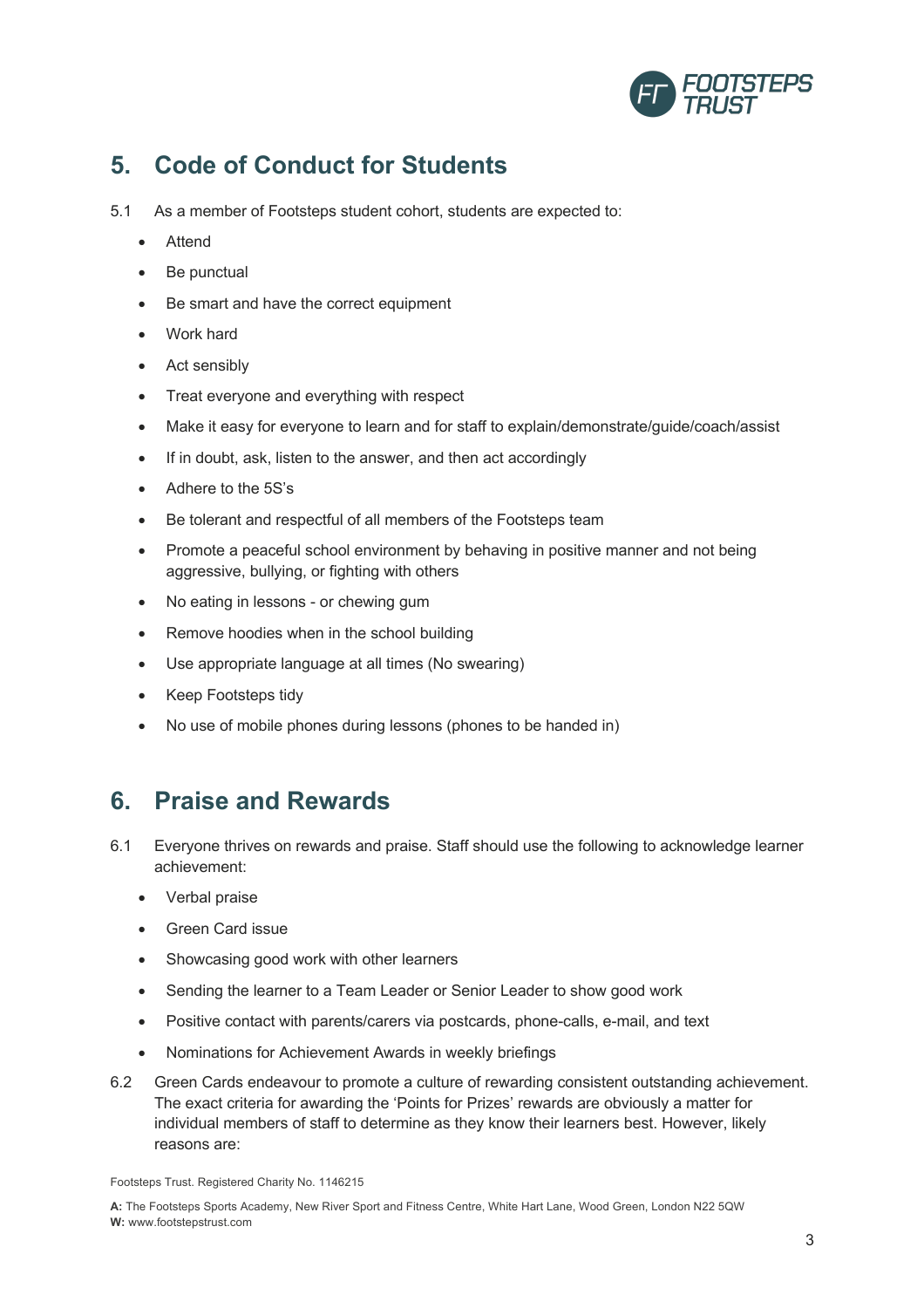- Consistent excellent attendance and punctuality throughout the year, e.g. 95%+ each term with no late marks recorded
- Commitment to the values and purpose of our learning culture
- Learners striving for excellence
- Consistent high achievement
- Learners who consistently meet assessment deadlines
- Learners who set themselves challenging targets and who are regularly learning new skills
- Learners who show full commitment to catching-up or developing revision skills

#### **7. Progress Reports**

7.1 Parents, carers and referring agencies are issued with a weekly report of their child(ren)`s classroom conduct. These reports are in a coloured coded indication of green representing excellent behaviour, yellow being satisfactory and red which indicates poor behaviour; as well as merit and penalty scores of 5 points for merit and a demerit of -5 points. Following assessments, Half termly reports are issued. These indicate each subject grade, target grades and predicted grades with a summary data on pupil behaviour, behaviour targets, and to inform of appropriate interventions.

#### **8. Sanctions**

- 8.1 Learners have a right to expect fair and consistently applied sanctions for poor behaviour that make a clear distinction between serious and minor infringements of this policy. An appropriate sanction is one that is designed to put matters right and encourage better behaviour in future. Thus, it is inappropriate to punish whole groups for the misdemeanours of a few or to impose a sanction that is designed to humiliate a learner or group.
- 8.2 In learning sessions, sanctions should be incremental and proportionate to the misdemeanour:
	- Staff acknowledge to the learner that they have broken the code of conduct, without doing so publicly
	- Informal verbal warning and rule reminder
	- Issue of Red Card
	- Formal verbal reminder and second rule reminder learner must remain at the end of the session to discuss the matter
	- Exit the learner is escorted by a Learning Leader of the group to a pre-arranged location to be isolated by the appropriate Academy Leader for the remainder of the session – a sanction letter will be sent home and suitable imposition, evening detention (replacing an Enrichment activity) or report card will be actioned with a note made in the learner's MIS file
- 8.3 Consistent use of assertive language: For example, "You know Footsteps rules about ... if you choose to … then you are choosing …" is most effective when giving verbal warnings. Sanctions, and in particular detentions, only work if there is consistent application of the Code of Conduct and consequences.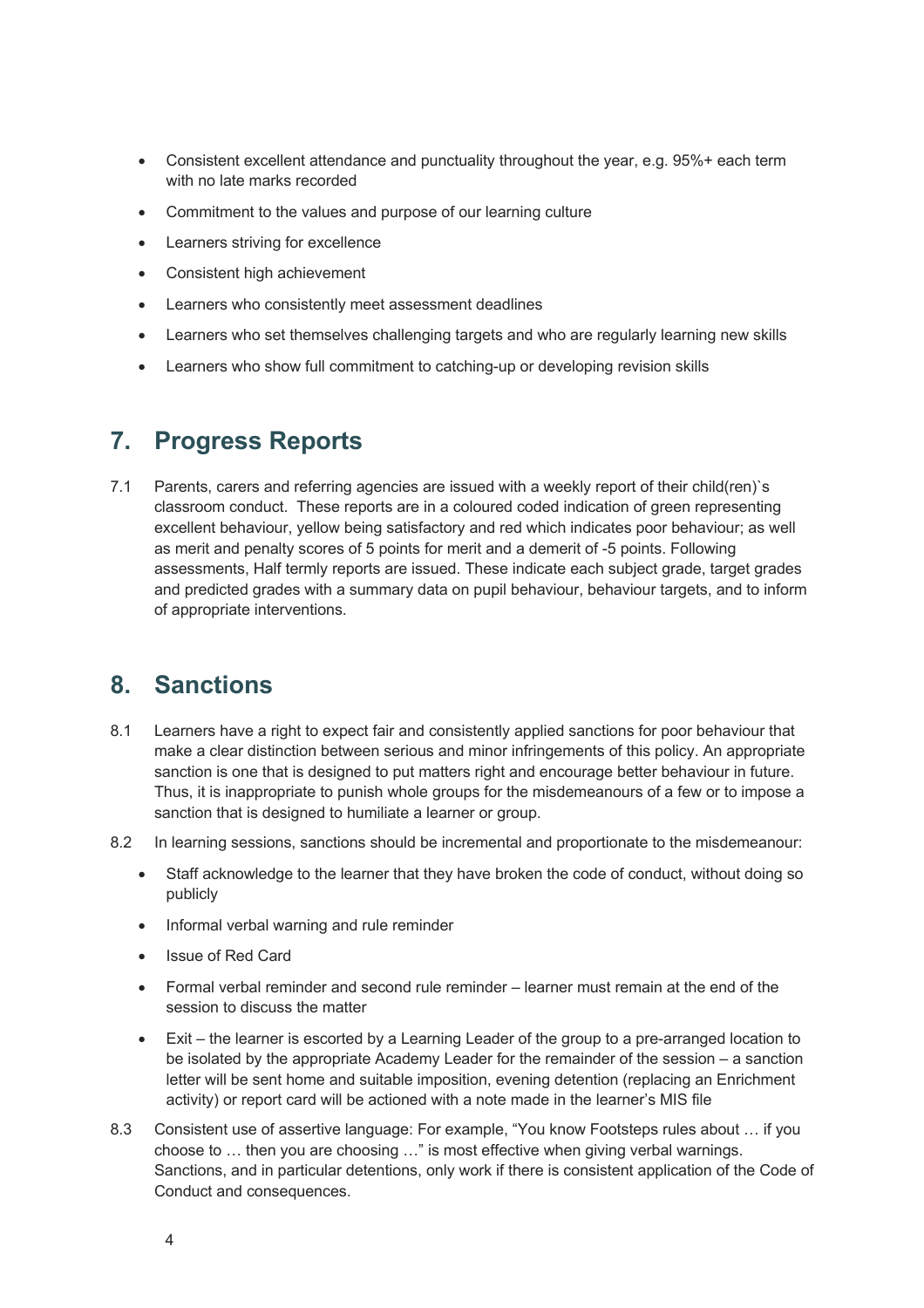

8.4 Where a learner does not improve their behaviour as a result of the sanctions above, the Learning Leader should refer the matter to the appropriate Academy Leader who will arrange a meeting with the learner and parents/carers.

#### **9. Documenting Incidents**

9.1 Unacceptable behaviour for learning concerns, minor or major incident (such as fight), staff are expected to make a record of the incident and the action taken. Staff can indicate the issues via the Schoolpod School Management Information system. In this way a profile of the pupils' behaviour can be evidenced via accumulated inputted information. These records will be extremely useful in logging intervention and guiding future support and action.

### **10. Suspension and Exclusion**

- 10.1 In general rules, an exclusion or suspension is resorted to serious matters or when other reasonable steps have been taken to promote and guide a pupil behaviour. At times, exclusion or suspension will be appropriate for a single, serious instance of misconduct. Excluding or suspending a student is the school way of making a statement that the rights of staff and other pupil are to be treated respectfully and taught free from distraction and disruption and to be safe and that the school is a priority place for learning.
- 10.2 The only person legally empowered to exclude a pupil is the Principal or a member of staff deputising for the principal. Senior staff can all make recommendations for an exclusion or suspension, but this must be done conjunction with the principal.

# **11. Zero tolerance in relation to Fixed Term and Permanent Exclusions**

- 11.1 There are number of circumstances when having to establish a pupils' responsibility for unacceptable behaviour and consideration of SEN (if applicable) the pupil will automatically be excluded. Depending on the circumstances and the nature of the incident, subject to further investigation, the pupil may be permanently excluded. Note that pupil will not usually be permanently excluded in the first instance. Permanent exclusion will be preceded by a fix term exclusion to provide an opportunity to fully investigate the pupil culpability.
- 11.2 The circumstances that applies where a student may be excluded are:
	- Physical aggression against a member of staff
	- Serious acts of physical aggression against other pupil leading to injury or repeated act of violence
	- Possession of weapons
	- The use of weapons including knives, firearms, imitation weapons, club, or hardware
	- Discriminatory behaviour

Footsteps Trust. Registered Charity No. 1146215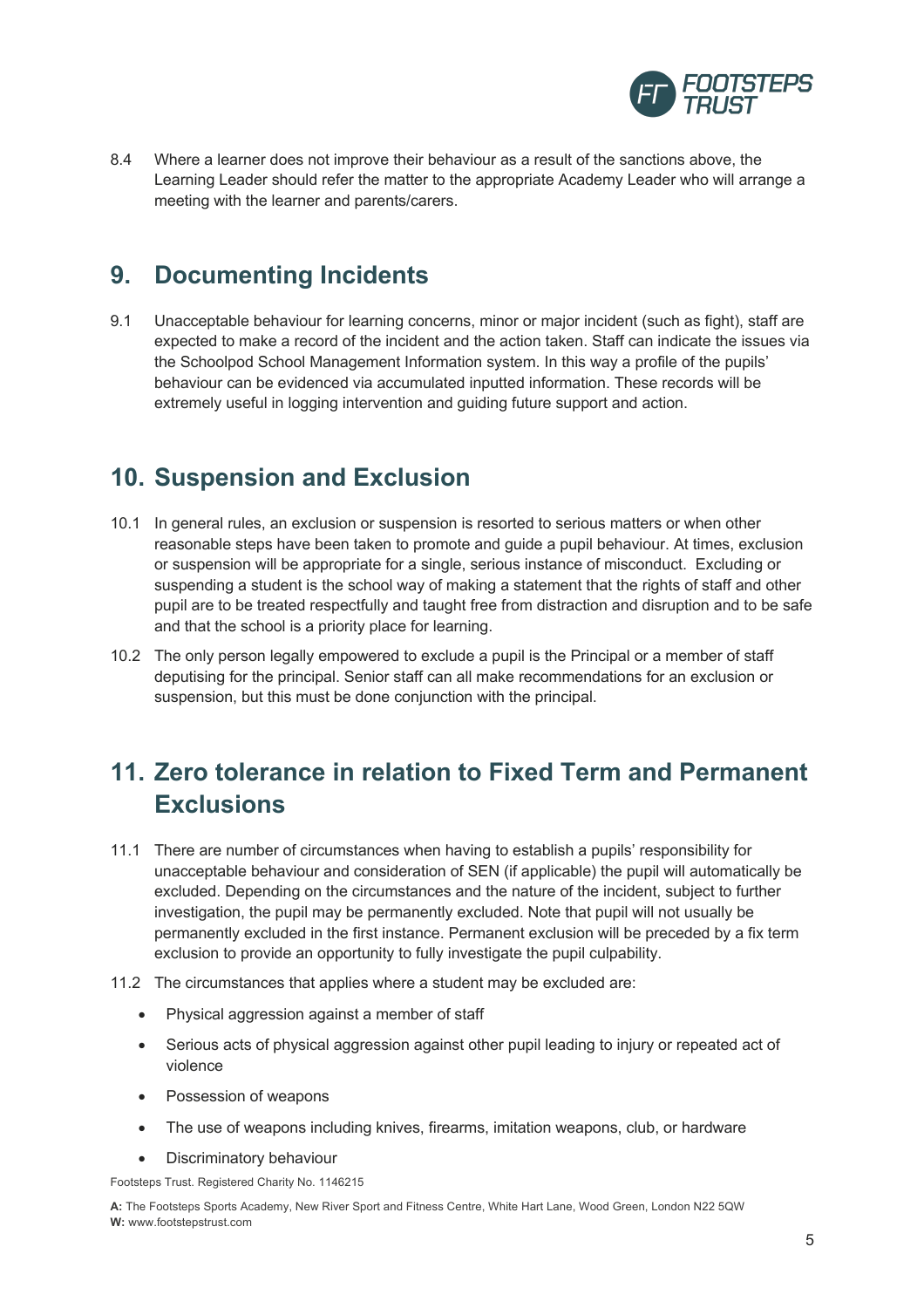- Behaviour which could publicly defame the reputation of the school or bring the school in disrepute
- The possession of any narcotics or alcohol

### **12. Commencement of Formal Disciplinary Procedures**

12.1 The outlined procedures seek to guide actions which will ensure that instances of indiscipline are been dealt with in a fair and just manner and consistently seek to promote personal and collective responsibility. The desired outcome of an effective sanction is to separate the behaviour from the child to set positives for the next lesson or interaction. Staff should build and repair, and use praise when appropriate. The purpose of the discipline procedure is to set out the stages in which Footsteps will response and to facilitate effective learning and positive personal development.

#### **13. Stage 1 Meeting**

- 13.1 Following an incident, an investigation and/or meeting will take place. Staff must decide whether disciplinary action is appropriate and justified, or not. If so, a meeting will be called, inviting the learner, their parent/carers, and an officer from their referring agency. This is a Stage 1 meeting. At the meeting, the learner and parents/carers, and referring agency, will be informed of the nature of the incident/behaviour that is causing concern and give the learner the opportunity to explain why he/she is behaving in this particular manner. Ways forward will be discussed, and a strategy put in place. The learner will also have to sign a contract that binds them from future involvement in disciplinary issues. It will clearly state what is acceptable, and appropriate behaviour, and what is not. (Fixed period exclusions will not exceed 45 days in a school year).
- 13.2 The Stage 1 meeting clearly will set out the nature of the misconduct and the change in the behaviour required, and a timescale. It will be indicated that the warning is part of the disciplinary process and what the consequences will be of a failure to change behaviour. The consequences could be a Stage 2 meeting, or a permanent exclusion from Footsteps. A record of these meetings will be kept.

#### **14. Stage 2 meeting**

- 14.1 Where there is a failure to improve or change behaviour in the timescale set out at the Stage 1 meeting, or where the offence is sufficiently serious, the learner will normally be issued with a Stage 2 meeting. The Stage 2 meeting will give details of the nature of misbehaviour and warn that failure to improve may lead to permanent exclusion. The protocols of the Stage 2 meeting are along the same lines as the Stage 1 meeting.
- 14.2 Each of the above two stages may use a fixed term exclusion as part of the process for dealing with the poor behaviour. This may be an internal or external exclusion, i.e. served at Footsteps or where the learner is actually at home.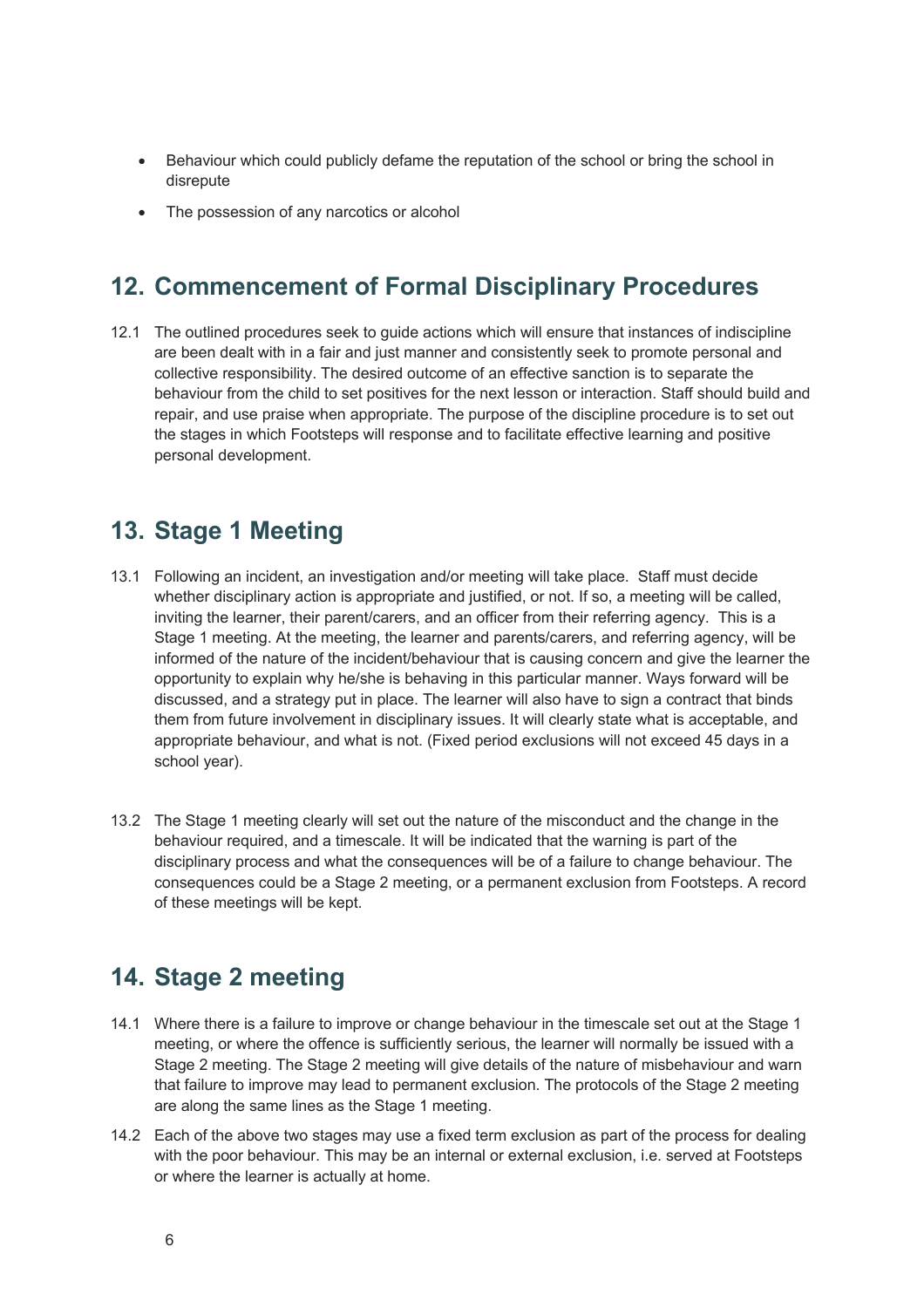

### **15. Stage 3 meeting and Permanent Exclusion**

15.1 If the learners' behaviour again fails to improve, a Stage 3 meeting, normally the final stage of the disciplinary process, will be called, and will generally lead to withdrawal of the student`s place. However, the decision to do so can only be taken by the Principal, having considered all aspects. At the meeting, the learner, their parents/carers, and their referring agents, will be informed of the reasons for this action being taken.

### **16. Cancellation of Arrangements**

16.1 This in itself is not a formal sanction by Footsteps. After attempting to improve the situation using all or some of the methods above, plus additional interventions where appropriate, it may be that Footsteps has no further option but to cancel the arrangement between Footsteps, the referrer, and the student. It will be for the referrer to decide what further sanctions, if any, or what further action will be appropriate.

#### **17. Gross Misconduct**

- 17.1 Acts which constitute gross misconduct are those resulting in serious breaches of the Footsteps ethos and / or rules.
- 17.2 Examples of this include (but are not limited to):
	- Theft
	- Physical violence
	- Sexual misconduct
	- Bullying
	- Deliberate and serious damage to property
	- Deliberately accessing inappropriate sites on the internet
	- Serious insubordination
	- Unlawful discrimination or harassment
	- Use of illegal drugs or alcohol
	- Carrying or using an offensive weapon
- 17.3 Footsteps is aware of the negative impact that gang-related activity may have on students and the community in general. "Gang" as used in this policy shall mean two or more individuals who associate with each other primarily for criminal, disruptive and/or other activities prohibited by law and/or by the related Footsteps policies and contracts, such as the anti-bullying policy and student contract, and the student conduct contract. Footsteps delivers anti-gang workshops as

Footsteps Trust. Registered Charity No. 1146215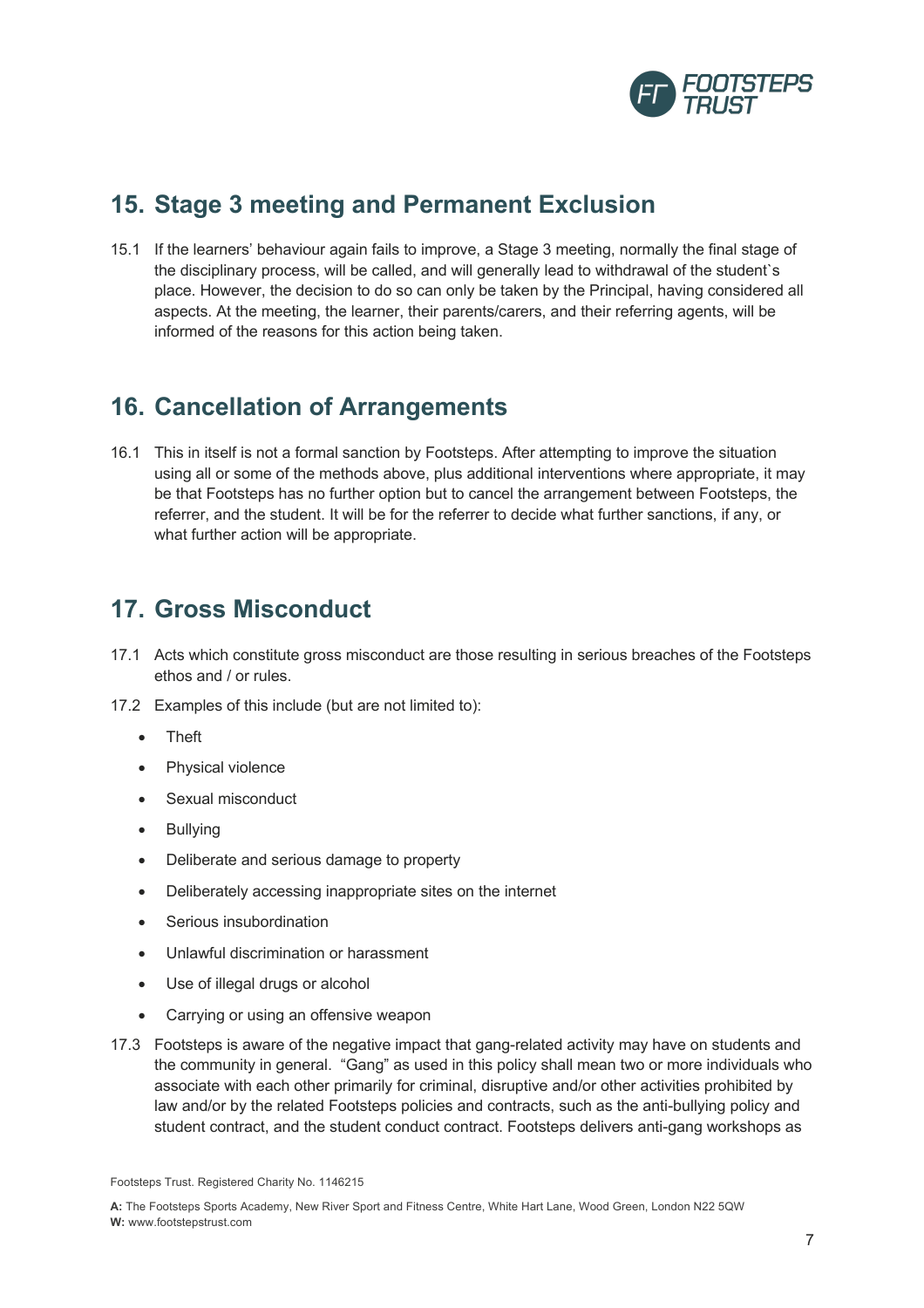part of the curriculum, using outside agencies and professionals. The PSHE curriculum also includes anti-gang aspects and modules.

- 17.4 Consequently, this policy requires that no student shall:
	- wear, possess, use, distribute, display, or sell any clothing, jewellery, emblem, badge, symbol, sign, or other thing which is evidence of membership or affiliation with any gang.
	- coerce or intimidate any student in order to persuade that person to commit or take part in any acts that they do not wish to.
	- draw gang graffiti or distribute gang-related literature.
	- use any speech or act in furtherance of gang activity.
	- solicit others for membership in any gang.
	- request any person to pay protection or otherwise act to extort any person.
	- commit any other illegal act or other violation of school policies.
	- incite other persons to act with physical violence upon any other person.
	- attend any activity that could be interpreted as relating to gangs or gang activity.
- 17.5 Footsteps work in partnership with many outside agencies to ensure that everything possible is done to reduce gang affiliation and the negative outcomes associated with such associations.
- 17.6 Where a learner is judged to have behaved in a manner that constitutes gross misconduct, they may pass immediately to the permanent exclusion stage of the disciplinary process. It is still important the learner is given every opportunity to explain their actions and parents/carers should be included in this procedure.
- 17.7 The learner and their parents/carers will be informed of the reasons for this action being taken and how to appeal against the decision should they wish to do so.

# **18. Prohibitions**

- 18.1 Learners with an unauthorised item or whose appearance or equipment is unacceptable should be challenged (rule reminder) and asked to attend to the issue, remove the item, switch it off, put away etc.
- 18.2 If a learner does not comply or repeatedly needs to be challenged, then the issue should be referred to the appropriate Academy Leader who may impose a sanction, or as a last resort, confiscate an item.
- 18.3 Any confiscated items should be immediately stored securely to be returned at the end of the day and a note should be made in the learner's file. Parents/carers may also need to be contacted. Matters such as these can escalate very quickly, and it is vital that members of staff do not do anything that could in any way be deemed inappropriate should their actions be called into question at a later stage.
- 18.4 In general:
	- Mobile phones and electronic devices should be switched off when they are not needed and present a distraction from the learning activity.
	- Food and drink should only be consumed in the specifically designated areas.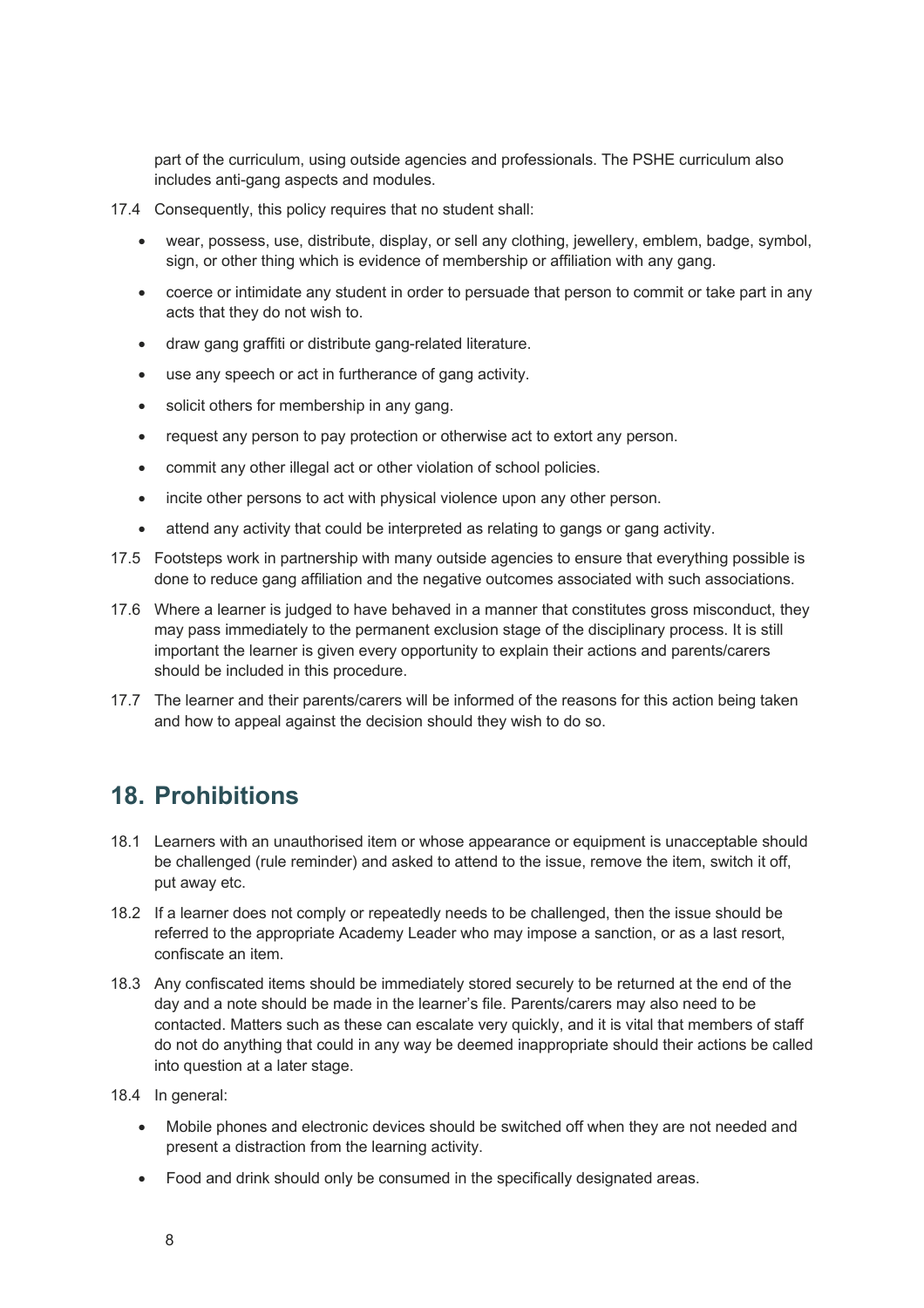

• Inappropriate clothing/footwear, jewellery/accessories and extreme/unnatural hairstyles/colours are not conducive to learning in the professional workplace environment of Footsteps and therefore not allowed.

# **19. Monitoring Impact & Review**

- 19.1 The consistent application and enforcement of an effective policy and the resulting procedures by all staff, with suitable monitoring to ensure this, can improve the behaviour of individual learners and groups and thus contribute to the overall Footsteps experience.
- 19.2 The policy is to be reviewed annually and is linked to the Attendance & Punctuality Policy, the Equality & Diversity Policy, the Exclusions Policy and the Anti-Bullying Policy.

### **20. Searching**

- 20.1 Hand-held scanners are used randomly, and on a targeted basis.
- 20.2 School staff can search a pupil for any item if the parents/carers or pupil agrees.
- 20.3 Academy Leaders, and staff, authorised by them, have a statutory power to search pupils or their possessions, without consent, where they have reasonable grounds for suspecting that the pupil may have a prohibited item.
- 20.4 Prohibited items are:
	- knives or weapons
	- alcohol
	- illegal drugs
	- stolen items
	- tobacco and cigarette papers, lighters
	- fireworks
	- pornographic images
	- any article that the member of staff reasonably suspects has been, or is likely to be used:
		- to commit an offence
		- to cause personal injury to, or damage to the property of, any person (including the pupil)
- 20.5 Academy Leaders and authorised staff can also search for any item banned by the school rules which has been identified in the rules as an item which may be searched for

#### **21. Confiscation**

Footsteps Trust. Registered Charity No. 1146215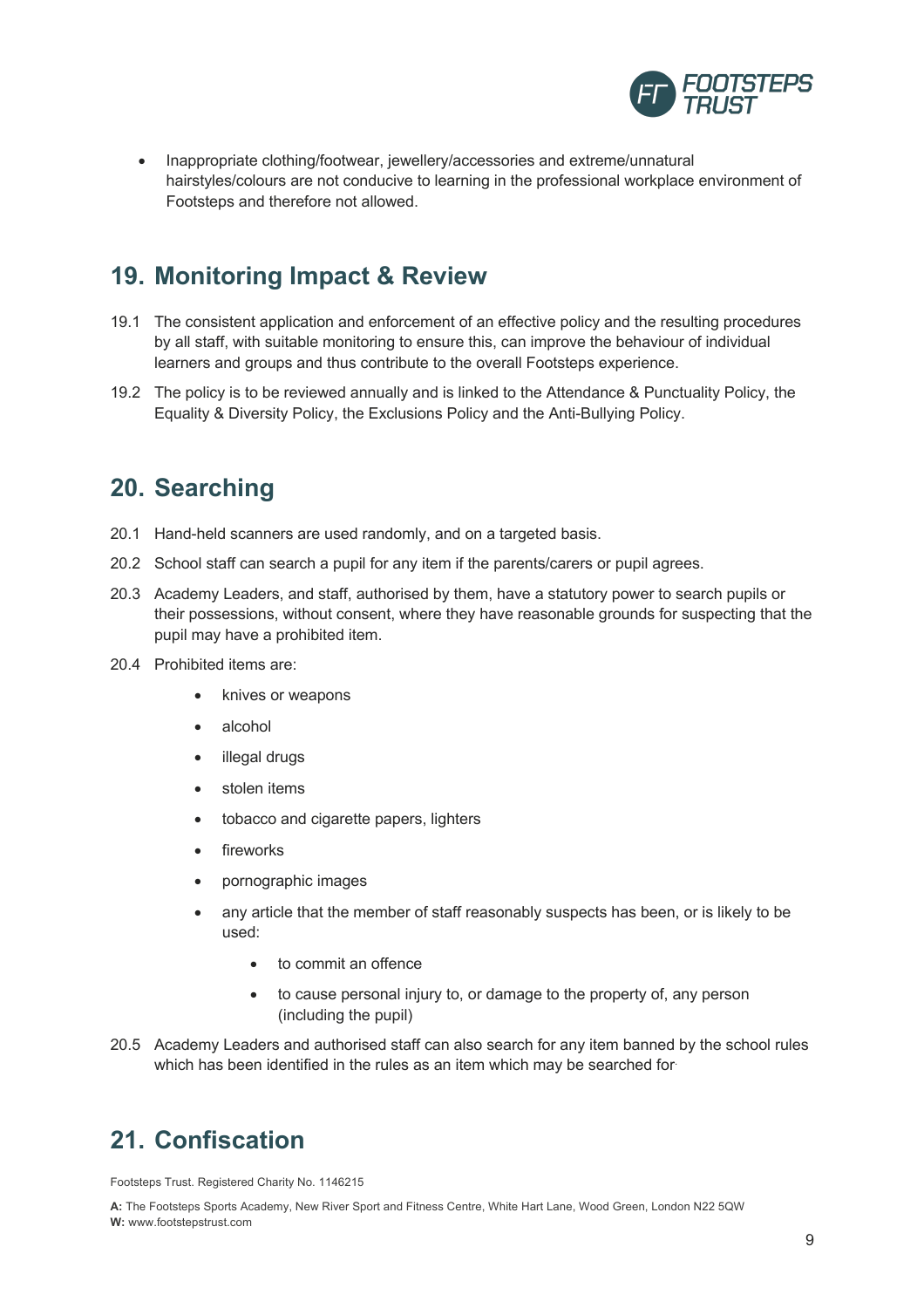- 21.1 School staff can seize any prohibited item found as a result of a search. They can also seize any item, however found, which they consider harmful or detrimental to school discipline
- 21.2 The ability to give consent may be influenced by the child's age or other factors.
- 21.3 This provision applies through The School Behaviour (Determination and Publicising of Measures in Academies) Regulations 2012.

#### **22. Reasonable Force**

#### 22.1 **Key points:**

- School staff have a power to use force and lawful use of the power will provide a defence to any related criminal prosecution or other legal action.
- Suspension should not be an automatic response when a member of staff has been accused of using excessive force.
- Senior school leaders should support their staff when they use this power

#### 22.2 What is reasonable force?

1. The term 'reasonable force' covers the broad range of actions used by most teachers at some point in their career that involve a degree of physical contact with pupils.

2. Force is usually used either to control or restrain. This can range from guiding a pupil to safety by the arm through to more extreme circumstances such as breaking up a fight or where a student needs to be restrained to prevent violence or injury.

3. 'Reasonable in the circumstances' means using no more force than is needed.

4. As mentioned above, schools generally use force to control pupils and to restrain them. Control means either passive physical contact, such as standing between pupils or blocking a pupil's path, or active physical contact such as leading a pupil by the arm out of a classroom.

5. Restraint means to hold back physically or to bring a pupil under control. It is typically used in more extreme circumstances, for example when two pupils are fighting and refuse to separate without physical intervention.

6. School staff should always try to avoid acting in a way that might cause injury, but in extreme cases it may not always be possible to avoid injuring the pupil.

#### 22.3 Who can use reasonable force?

- All members of school staff have a legal power to use reasonable force.
- This power applies to any member of staff at the school. It can also apply to people whom the headteacher has temporarily put in charge of pupils such as unpaid volunteers or parents accompanying students on a school organised visit.

2 Section 93, Education, and Inspections Act 2006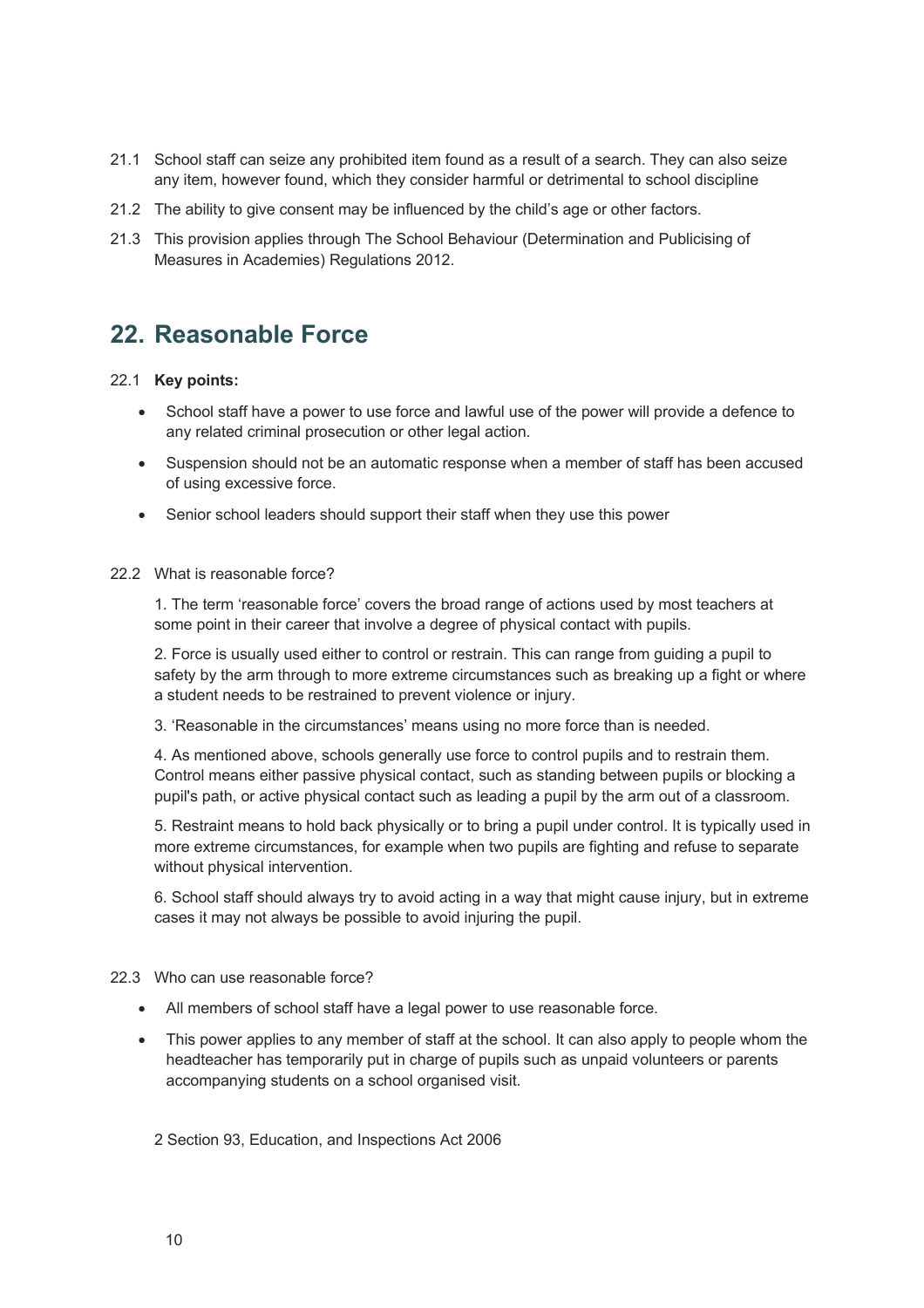

- 22.4 When can reasonable force be used?
	- Reasonable force can be used to prevent pupils from hurting themselves or others, from damaging property, or from causing disorder.
	- In a school, force is used for two main purposes to control pupils or to restrain them.
	- The decision on whether or not to physically intervene is down to the professional judgement of the staff member concerned and should always depend on the individual circumstances. The following list is not exhaustive but provides some examples of situations where reasonable force can and cannot be used.

#### 22.5 Schools can use reasonable force to:

- remove disruptive children from the classroom where they have refused to follow an instruction to do so.
- prevent a pupil behaving in a way that disrupts a school event or a school trip or visit.
- prevent a pupil leaving the classroom where allowing the pupil to leave would risk their safety or lead to behaviour that disrupts the behaviour of others.
- prevent a pupil from attacking a member of staff or another pupil, or to stop a fight in the playground; and
- restrain a pupil at risk of harming themselves through physical outbursts.

#### 22.6 Schools cannot:

- use force as a punishment it is always unlawful to use force as a punishment.
- 22.7 Power to search pupils without consent:
	- In addition to the general power to use reasonable force described above, headteachers and authorised staff can use such force as is reasonable given the circumstances to conduct a search for the following "prohibited items":
	- knives and weapons
	- alcohol
	- illegal drugs
	- stolen items
	- tobacco and cigarette papers
	- fireworks
	- pornographic images
	- any article that has been or is likely to be used to commit an offence, cause personal injury or damage to property.

Footsteps Trust. Registered Charity No. 1146215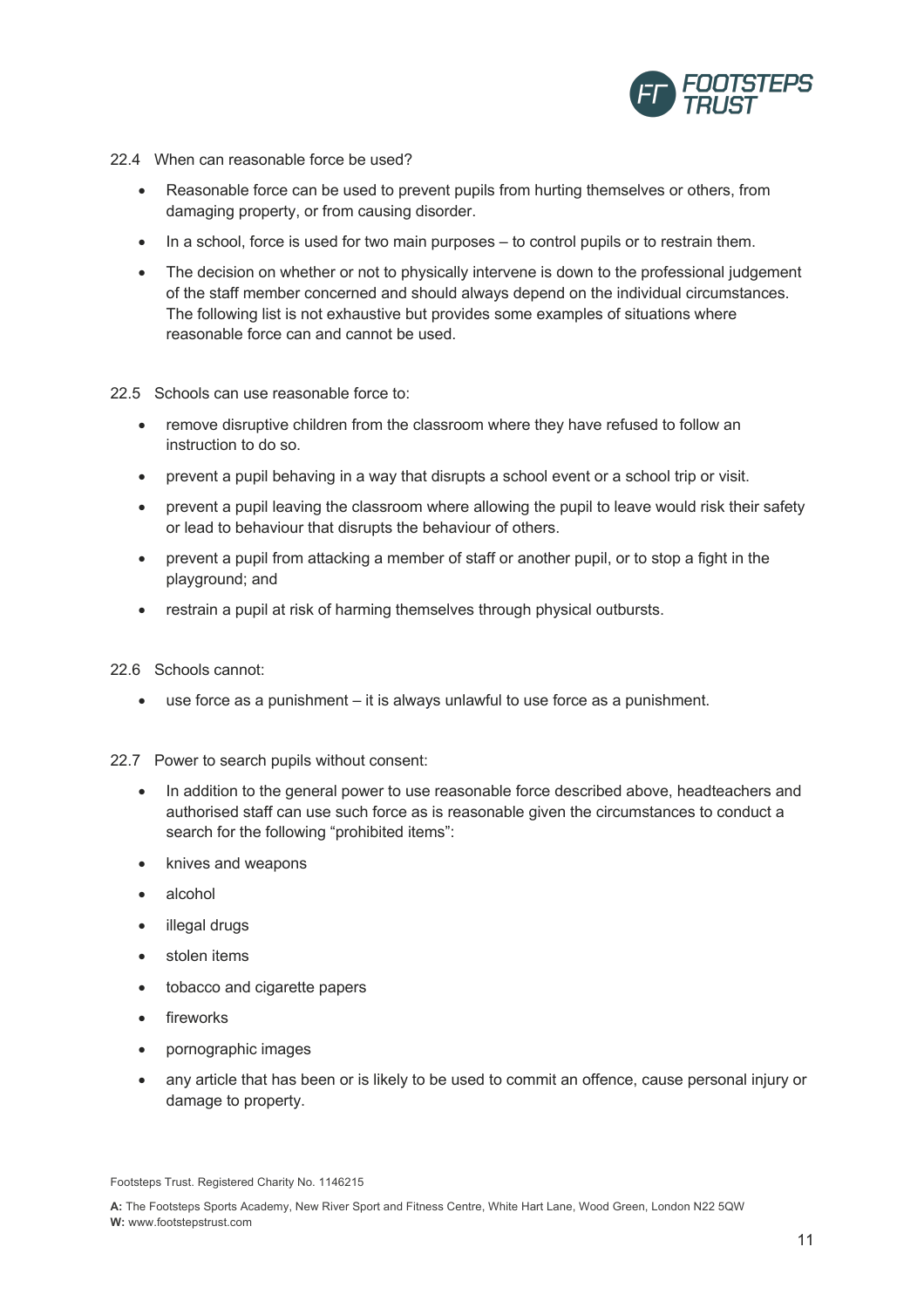- Force cannot be used to search for items banned under the school rules. Separate guidance is available on the power to search without consent – see the 'Further sources of information' section for a link to this document.
- 22.8 I am a teacher can I refuse to search a pupil without their consent?

Yes, a headteacher cannot require a member of staff to conduct a search. In order to conduct a search without consent, a member of staff must be authorised to do so. Staff can choose whether they want to be authorised, or not.

22.9 Is there a risk that I could face legal challenge if I search a pupil without consent?

Headteachers and authorised school staff have a specific statutory power to search pupils without consent for specific items - knives/weapons, alcohol, illegal drugs, and stolen items. As long as the member of staff acts within the limits of this specific power, they will have a robust defence against a legal challenge.

22.10 3 Section 550ZB (5) of the Education Act 1996

#### 22.11 Communicating the school's approach to the use of force

- Every school is required to have a behaviour policy and to make this policy known to staff, parents, and pupils. The governing body should notify the headteacher that it expects the school behaviour policy to include the power to use reasonable force.
- There is no requirement to have a policy on the use of force, but it is good practice to set out, in the behaviour policy, the circumstances in which force might be used. For example, it could say that teachers will physically separate pupils found fighting or that if a pupil refuses to leave a room when instructed to do so, they will be physically removed.
- Any policy on the use of reasonable force should acknowledge their legal duty to make reasonable adjustments for disabled children and children with special educational needs (SEN).
- Schools do not require parental consent to use force on a student.
- Schools should not have a 'no contact' policy. There is a real risk that such a policy might place a member of staff in breach of their duty of care towards a pupil or prevent them taking action needed to prevent a pupil causing harm.
- By taking steps to ensure that staff, pupils, and parents are clear about when force might be used, the school will reduce the likelihood of complaints being made when force has been used properly.

#### 22.12 Using force

- A panel of experts identified that certain restraint techniques presented an unacceptable risk when used on children and young people. The techniques in question are:
- the 'seated double embrace' which involves two members of staff forcing a person into a sitting position and leaning them forward, while a third monitors breathing.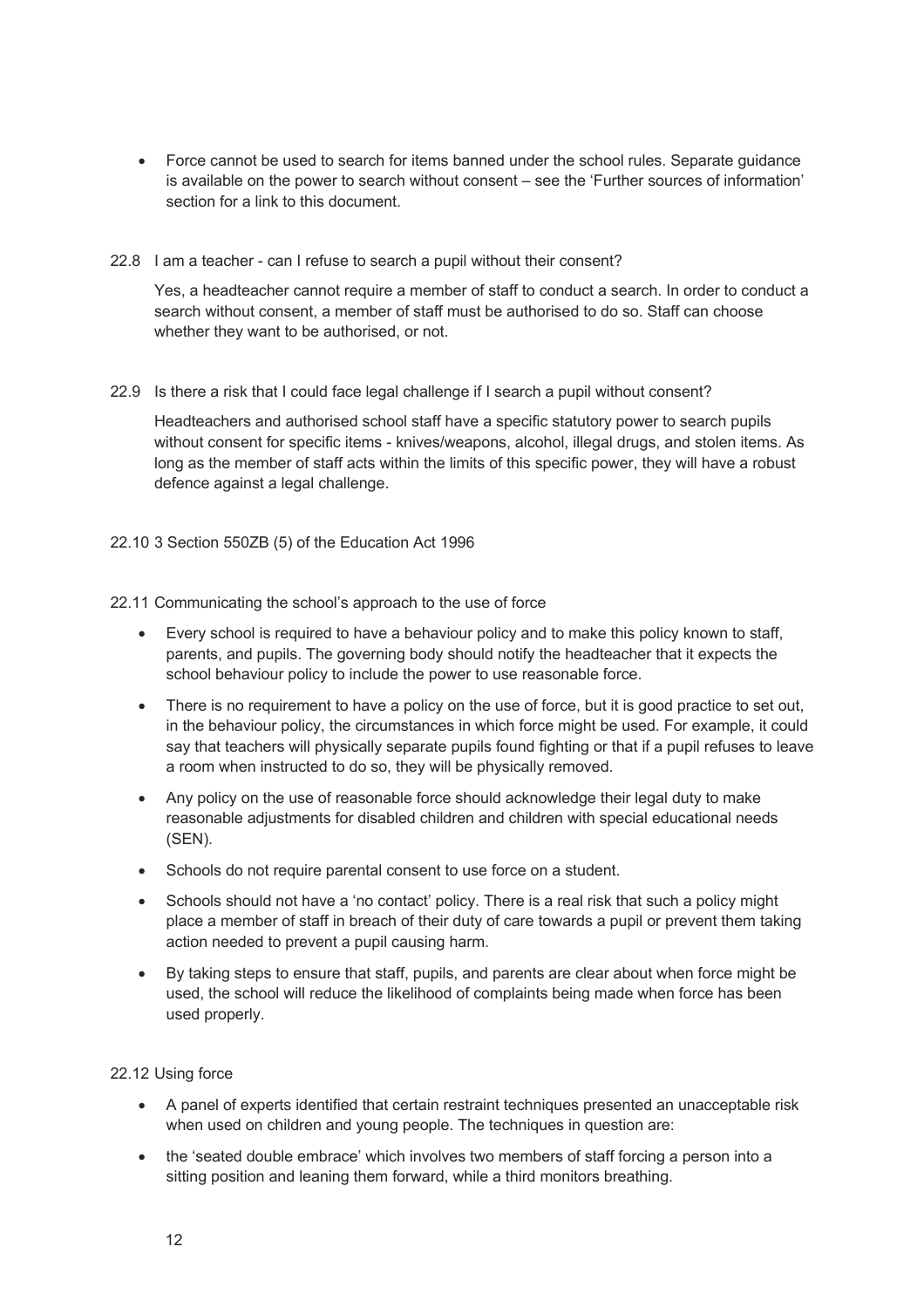

- the 'double basket-hold' which involves holding a person's arms across their chest; and
- the 'nose distraction technique' which involves a sharp upward jab under the nose.

Physical Control in Care Medical Panel - 2008

#### 22.13 Staff training

Schools need to take their own decisions about staff training. The headteacher should consider whether members of staff require any additional training to enable them to carry out their responsibilities and should consider the needs of the pupils when doing so.

Some local authorities provide advice and guidance to help schools to develop an appropriate training programme.

22.14 Telling parents when force has been used on their child

- It is good practice for schools to speak to parents about serious incidents involving the use of force and to consider how best to record such serious incidents. It is up to schools to decide whether it is appropriate to report the use of force to parents5.
- In deciding what is a serious incident, teachers should use their professional judgement and consider the:
- pupil's behaviour and level of risk presented at the time of the incident.
- degree of force used.
- effect on the pupil or member of staff; and
- the child's age.

References to parent or parents are to fathers as well as mothers, unless otherwise stated.

22.15 What happens if a pupil complains when force is used on them?

- All complaints about the use of force should be thoroughly, speedily, and appropriately investigated.
- Where a member of staff has acted within the law that is, they have used reasonable force in order to prevent injury, damage to property or disorder – this will provide a defence to any criminal prosecution or other civil or public law action.
- When a complaint is made the onus is on the person making the complaint to prove that his/her allegations are true – it is not for the member of staff to show that he/she has acted reasonably.
- Suspension must not be an automatic response when a member of staff has been accused of using excessive force. Schools should refer to the "Dealing with Allegations of Abuse against Teachers and Other Staff" guidance (see the 'Further sources of information' section below)

Footsteps Trust. Registered Charity No. 1146215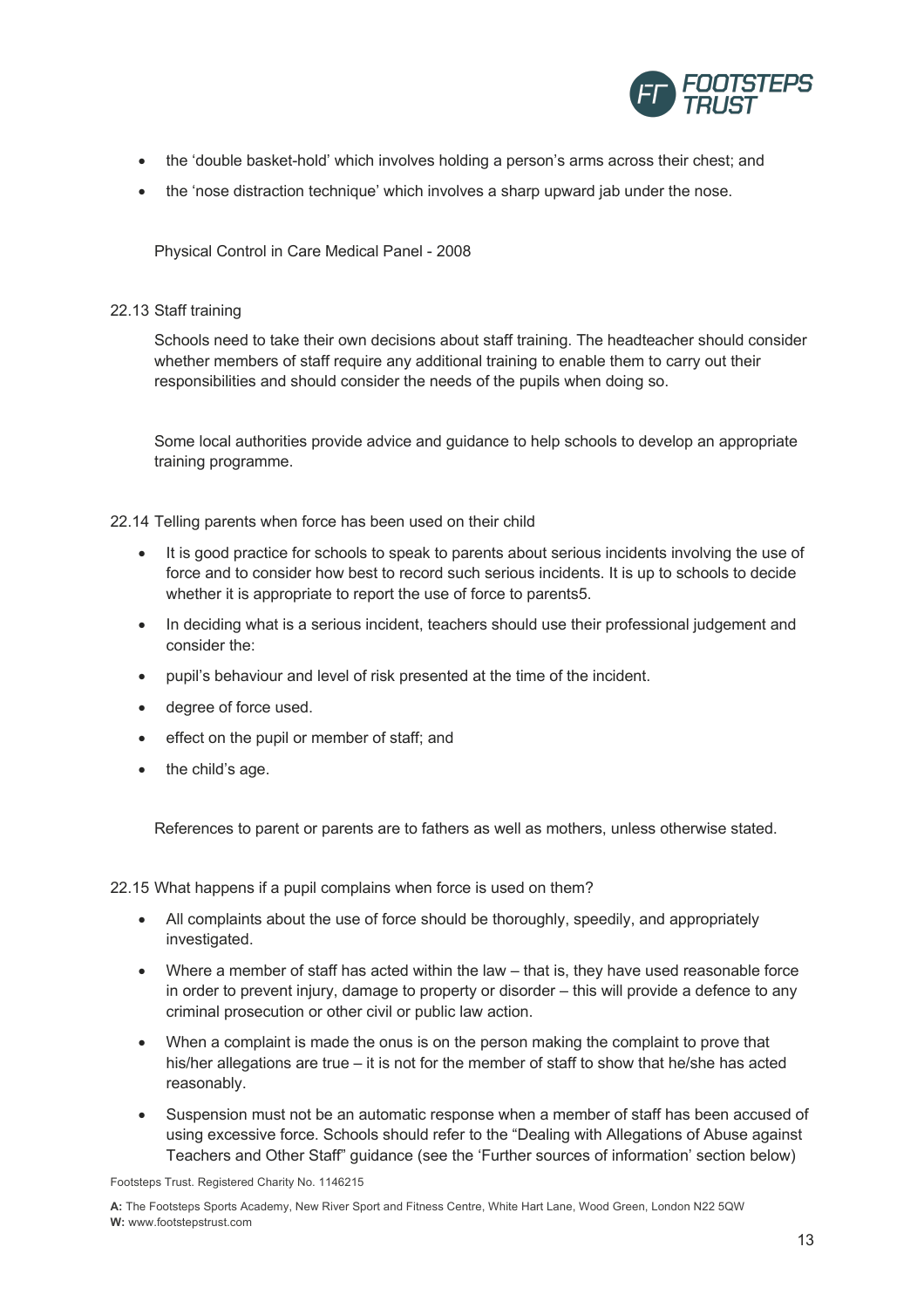where an allegation of using excessive force is made against a teacher. This guidance makes clear that a person must not be suspended automatically, or without careful thought.

- Schools must consider carefully whether the circumstances of the case warrant a person being suspended until the allegation is resolved or whether alternative arrangements are more appropriate.
- If a decision is taken to suspend a teacher, the school should ensure that the teacher has access to a named contact who can provide support.
- Governing bodies should always consider whether a teacher has acted within the law when reaching a decision on whether or not to take disciplinary action against the teacher.
- As employers, schools and local authorities have a duty of care towards their employees. It is important that schools provide appropriate pastoral care to any member of staff who is subject to a formal allegation following a use of force incident.

22.16 What about other physical contact with pupils?

- It is not illegal to touch a pupil. There are occasions when physical contact, other than reasonable force, with a pupil is proper and necessary.
- Examples of where touching a pupil might be proper or necessary:
- Holding the hand of the child at the front/back of the line when going to assembly or when walking together around the school.
- When comforting a distressed pupil.
- When a pupil is being congratulated or praised.
- To demonstrate how to use a musical instrument.
- To demonstrate exercises or techniques during PE lessons or sports coaching; and
- to give first aid.

#### 22.17 Frequently Asked Questions

**Q: I am worried that if I use force a pupil or parent could make a complaint against me. Am I protected? A:** Yes, if you have acted lawfully. If the force used is reasonable all staff will have a robust defence against any accusations.

**Q: How do I know whether using a physical intervention is 'reasonable'? A:** The decision on whether to physically intervene is down to the professional judgement of the teacher concerned. Whether the force used is reasonable will always depend on the particular circumstances of the case. The use of force is reasonable if it is proportionate to the consequences it is intended to prevent. This means the degree of force used should be no more than is needed to achieve the desired result. School staff should expect the full backing of their senior leadership team when they have used force.